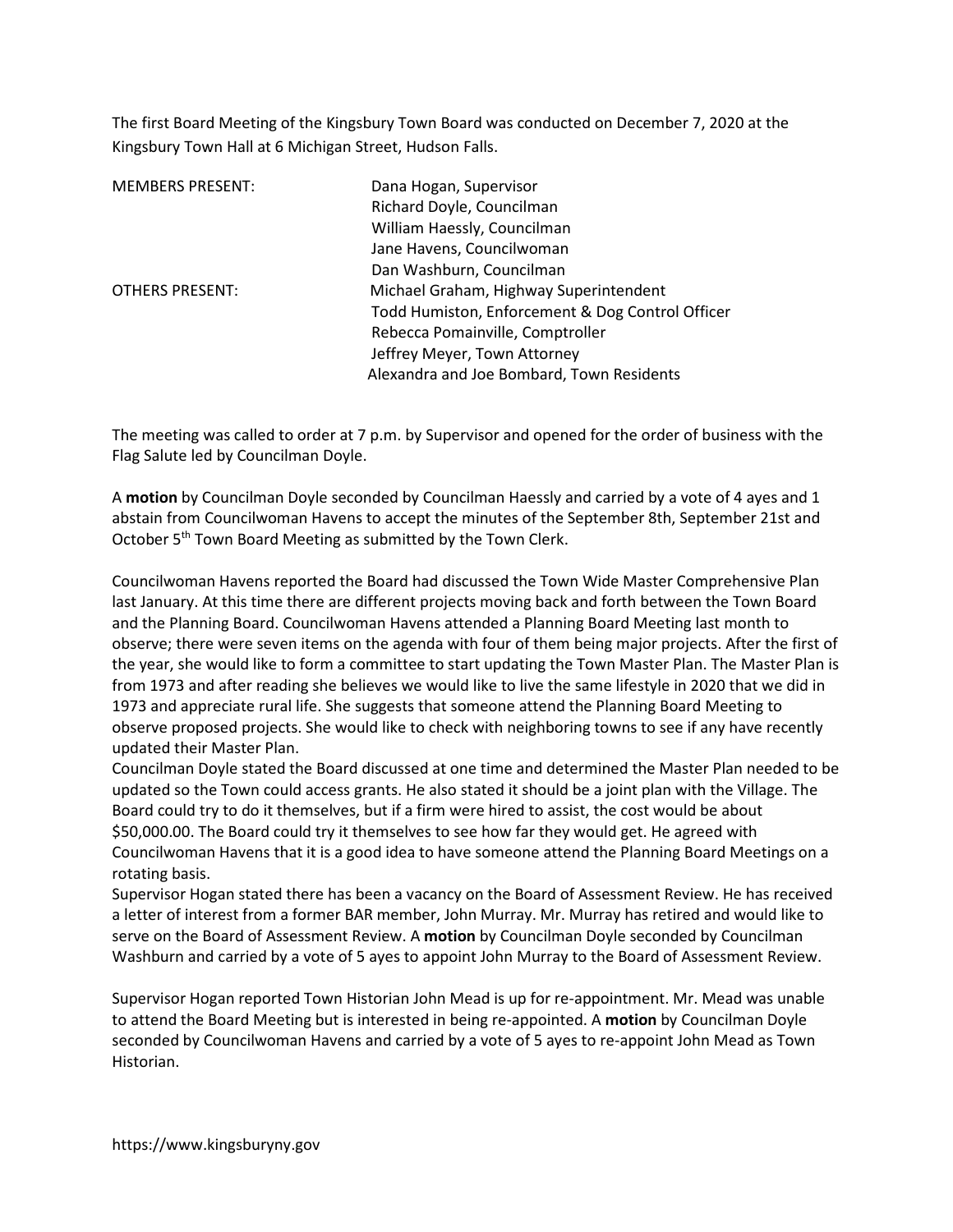A motion by Councilman Washburn seconded by Councilman Doyle and carried by a vote of 5 ayes giving permission for Supervisor Hogan to sign the following agreement:

|     | Club Name/Address:                                                                                      |
|-----|---------------------------------------------------------------------------------------------------------|
|     | Kingsbury Barnstormers POB 121                                                                          |
|     | Hudson Falls, NY 12839                                                                                  |
|     |                                                                                                         |
| To  | Town of Kingsbury                                                                                       |
|     | (Municipality - City/TownWi/lage)                                                                       |
| Re: | Proposed Snowmobile Trail                                                                               |
|     | Town of Kingsbury                                                                                       |
|     | (City/TowWVi11age)_________________________________(Municipality Nane)                                  |
|     | Dear Municipal Offcial.                                                                                 |
|     | On behalf of the Kingsbury Barnstormers SMC<br>we are writing to inform the Town                        |
|     | (Club Name) tity/TowWVi11age) of our desire to utilize a strip of land                                  |
|     | owned by Niagara Mohawk Power Corporation, which runs ffrough the                                       |
|     | Town-Common of Kingsbury<br>for the purpose of a                                                        |
|     |                                                                                                         |
|     | (City/TowwVillage) (Municipality) snowmobile trail (see map enclosed). Our                              |
|     | club has been in contact with Niagara Mohawk concerning this possibility and they have expressed their  |
|     | willingness to consider our request. If approved, Niagara Mohawk will be granting a License to our club |
|     | to authorize the use of their property for this purpose. It should be understood that this will be for  |

winter use only by snowmobiles (no ATV's or wheeled vehicles will be allowed at any time). Our club will also be responsible for addressing any concerns that may arise from this use and provide insurance on this trail.

Prior to granting any such authorization, Niagara Mohawk has asked for confirmation that the municipalities ffrough which our proposed tail will operate upon Niagara Mohawk's land have no objections. Therefore, we hereby respectfully request that the appropriate municipal offcial indicates that your municipality does not object to having our frail on Niagara Mohawk property by affxing his/her signature where indicated below, or in lieu please provide alternative written documentation that we can present to Niagara Mohawk as evidence of such municipal lack of objection. It should be noted that Niagara Mohawk will not grant said License without wlitten confirmation of the municipality's lack of objection.

Any correspondence, questions or concerns regarding this request should be directed to:

https://www.kingsburyny.gov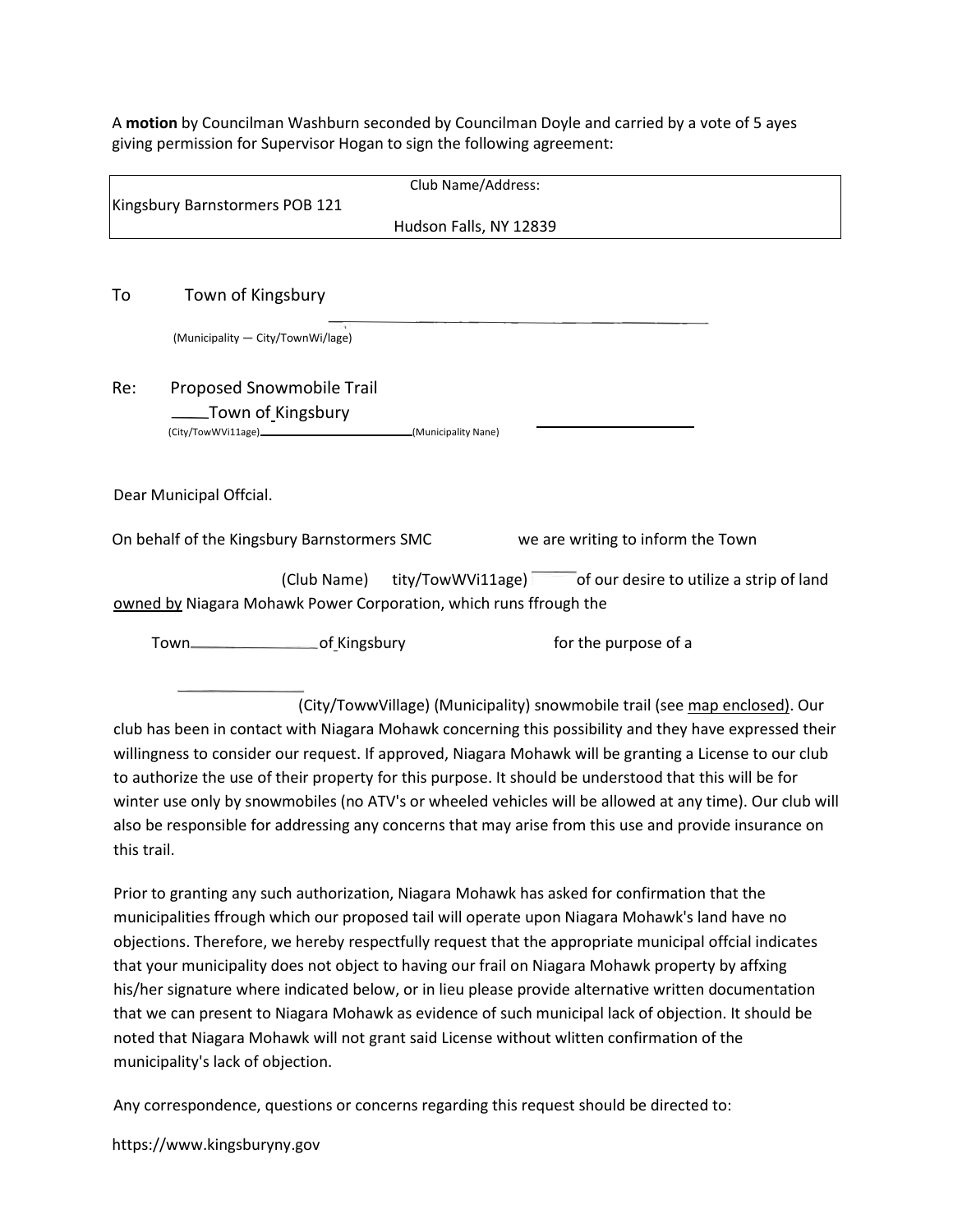# Dave Perkins,, President, 518-747-4609

(Insert contact informationfor appropriate Club oficial)

**Simcazolyz** 

(Club resident)

 $12/1/2000$ 

(Municipal Official)

 $2020$ 

#### TOWN CLERK REPORT:

The No Parking on Public Highway Notice was published on November 19, 2020 at the request of Highway Superintendent Michael Graham.

Local Law No. 3 of 2020 to amend the fee schedule by resolution was filed with NYS Department of State on November 23, 2020 and sent to General Code.

#### ENFORCEMENT OFFICER:

Todd Humiston clarified that house mounted solar is ok and is not affected by the solar moratorium. DOG CONTROL OFFICER REPORT:

Todd Humiston reported the Village of Hudson Falls Police took an individual to the hospital; the individual had a dog which was taken to Countryside Veterinary which is a safe-keeping hold. Humiston stated we cannot hold for law enforcement. Humiston is concerned law enforcement may not be aware of the capacity of that. He would like to reach out again and give clarification that if an arrest is made and there is a dog it is that police department's responsibility to hold the dog. Supervisor Hogan asked Humiston to give an example of what could possibly happen.

Humiston stated if a dog is seized then the owner goes to jail for 2 years technically under due process in holding their dog, (dogs are considered property) the dog has to be held at least until there is a bond hearing which determines it is their responsibility to pay for the holding and/or sign the dog over to the municipality that is holding the dog. Sometimes it can take months if not years depending on the judge and the legal system and if there is a bond hearing done. In previous times when the Town was doing it, it was costing the Town an average of \$600.00. If the person were in jail the Town Attorney would show up in court, the Town would get charged for that appearance and if the defendant did not show up for the bond hearing it would be re-scheduled for another week and the Town would be responsible for the cost of holding the dog for another week. Supervisor Hogan stated Humiston has attempted to correct this and has communicated through letters to law enforcement agencies in our Town to make sure they are aware of it. Humiston did not receive confirmation from the law enforcement agencies and is concerned the issue may occur.

Councilman Doyle asked about signs with notification of something going on being put in front of the properties. Humiston reported the notification process has started and is in full effect for Public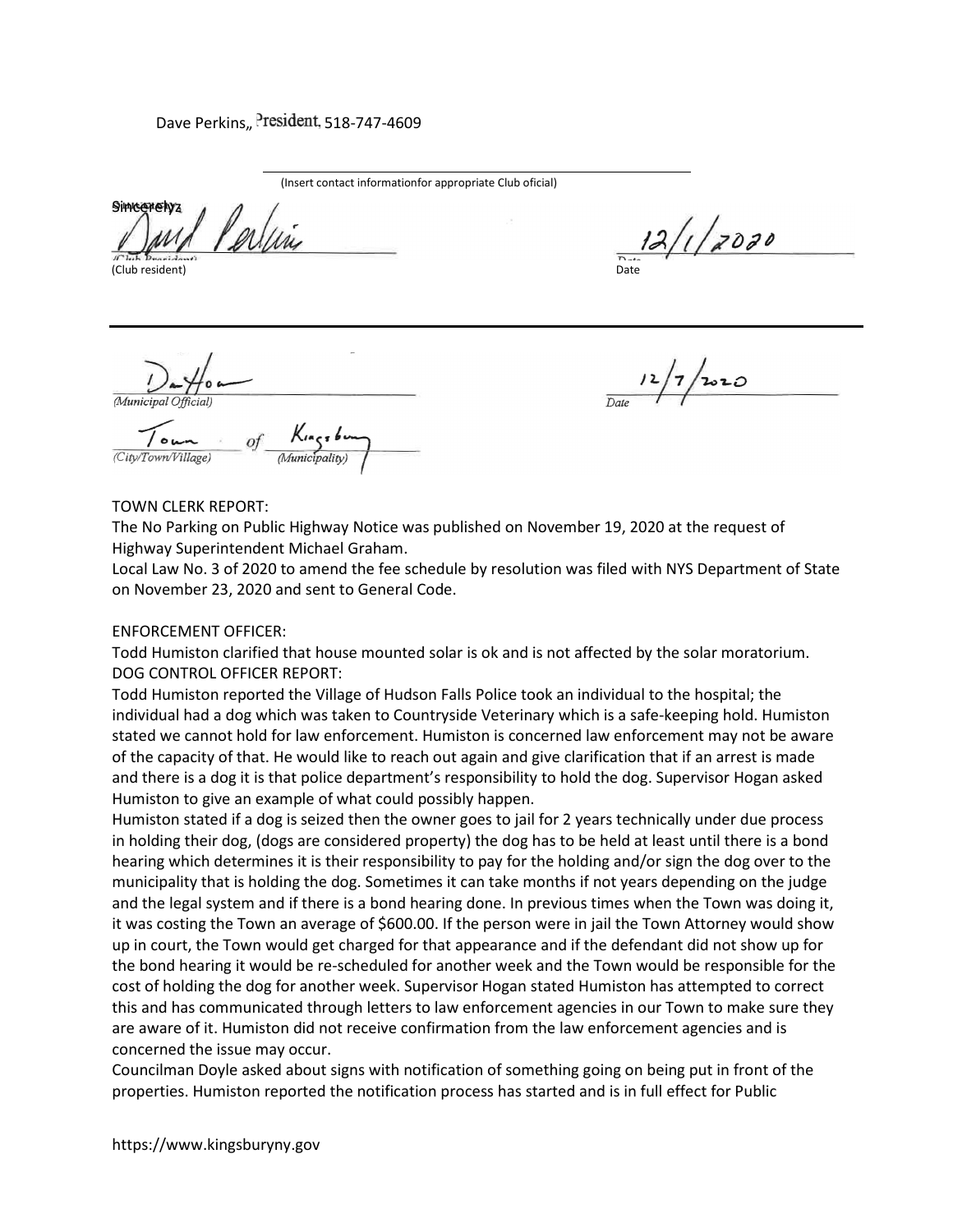Hearings for Planning and Zoning. They are also doing notifications to residents with 500 feet of any proposed project. He has received calls in regard to 2 out of the 3 projects where signs have been put up. Humiston explained anything coming before the Planning and Zoning Boards will get the same treatment. Attorney Meyer stated the criteria for a Public Hearing is anything that requires a site plan review or is a sub-division.

Councilman Doyle was reading about Save Home Rule regarding solar, wind and power projects and the state is looking to pre-empt local zoning. Supervisor Hogan replied it is a renewable energy act that Governor Cuomo has enacted and will essentially take away the site plan review for alternative energy projects out of local control and be cited at the state level.

Supervisor Hogan asked Dog Control Officer Todd Humiston to share his success story of the day. Humiston replied there were a couple of Great Danes loose on Vaughn Road and he posted a picture of the dogs on his Facebook page and received 7500 views in 4 hours and the dogs were home in 3 hours. Supervisor Hogan thanked Humiston; the Facebook page is viewed by a lot of people.

## TOWN JUSTICE:

Supervisor Hogan reported newly elected Judge White is in day 3 of his 5- day course.

## HIGHWAY SUPERINTENDENT REPORT:

Michael Graham reported Governor Cuomo requests a COVID emergency plan for all government agencies in the event the highway employees are ill, cannot work and especially in the wintertime be unable to plow the roads. He is working with Washington County who has provided maps. The Town has 4 main plow routes, Graham will make a map of the 4 routes, highlight each route and share the map with neighboring Towns: Queensbury, Fort Ann, Argyle and Fort Edward. They will work together and if necessary, everyone will have coverage if anything happens. Cornell Local Roads has indicated an IMA with the neighboring Towns can be as simple as you want. Attorney Meyer asked what the Highway Department did when the Argyle Highway Superintendent passed. Graham responded they did not plow many roads, used our sand; it was not a lot but made him realize how necessary a plan is. He has received the maps back from Washington County, will meet with other superintendents, review them become familiar with the other Town plow routes.

Councilman Washburn asked if there was a plan in place, so the highway staff is not intermingling with each other. Graham responded they are keeping everybody separated and working in groups of two; if two get sick there are three trucks available to do the plowing.

Councilman Haessly asked Graham who makes the call to send someone home if he feels they are sick. Graham responded he does. Councilman Haessly asked if sent home would they use sick time or be on their own. Councilman Washburn stated NYS put into place if your employer sends you home, they must be paid for up to 5 days and are encouraged to get a COVID test immediately.

Graham reported the screening of the sand is complete; there is enough for 2 to 3 years.

## COUNCILMAN REPORT:

Councilwoman Havens would like to have a personnel committee meeting with the Comptroller and Councilman Doyle in January.

Councilwoman Havens stated in regard to the Town Board Meeting minutes she has received information sent from the Town Clerk and will share information she has found. She is busy with vendor issues and Planning Board issues at this time. Town Clerk responded she has contacted the Association of Towns and was reassured the content of Town Board Meetings is acceptable.